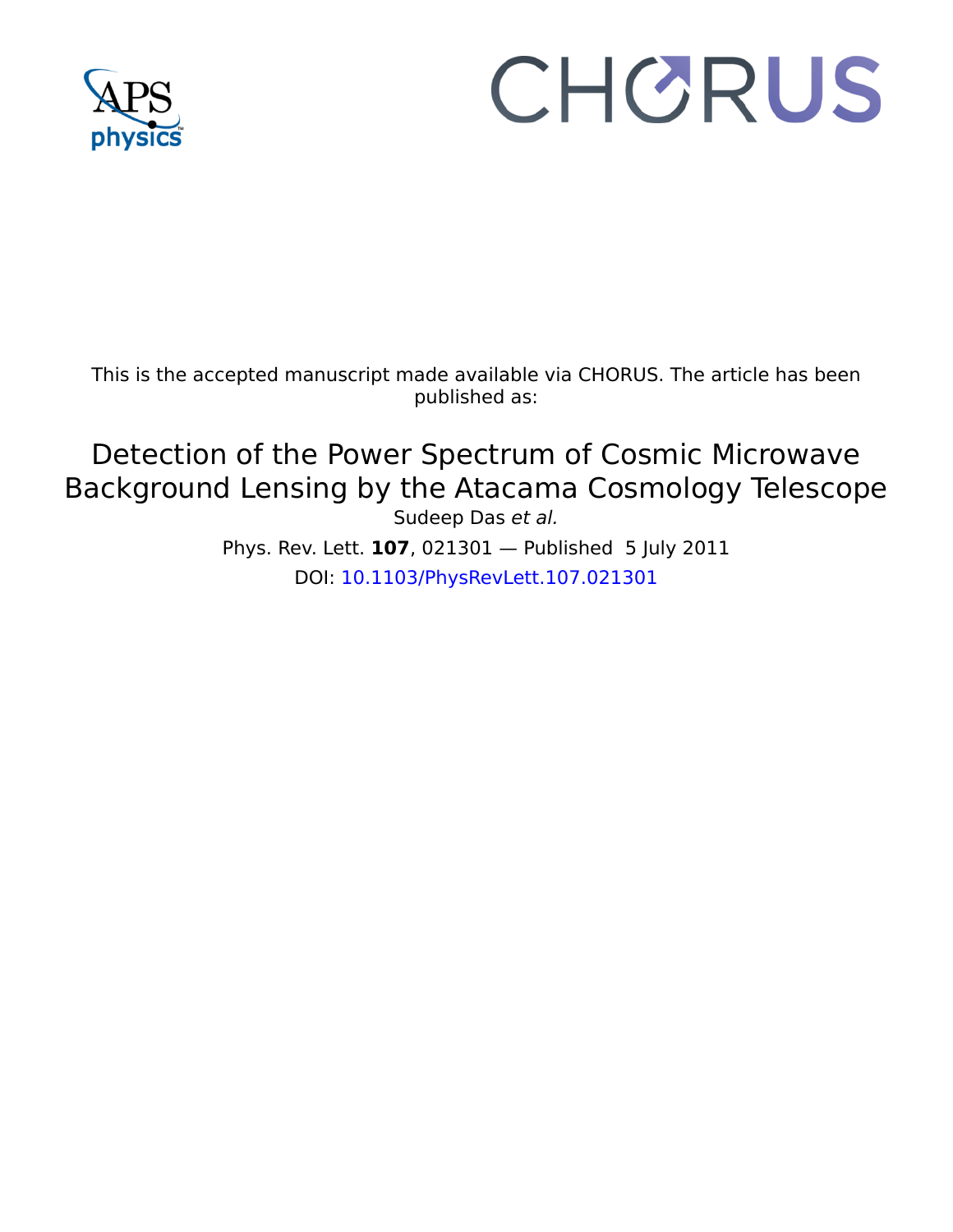## The Atacama Cosmology Telescope: Detection of the Power Spectrum of CMB Lensing

Sudeep Das,<sup>1, 2, 3</sup> Blake D. Sherwin,<sup>2</sup> Paula Aguirre,<sup>4</sup> John W. Appel,<sup>2</sup> J Richard Bond,<sup>5</sup> C. Sofia Carvalho,<sup>6,7</sup>

Mark J. Devlin,<sup>8</sup> Joanna Dunkley,<sup>9, 2, 3</sup> Thomas Essinger-Hileman,<sup>2</sup> Joseph W. Fowler,<sup>10, 2</sup>

Amir Hajian, 5, 3, 2 Mark Halpern, <sup>11</sup> Matthew Hasselfield, <sup>11</sup> Adam D. Hincks, <sup>2</sup> Renée Hlozek, <sup>9</sup>

Kevin M. Huffenberger,<sup>12</sup> John P. Hughes,<sup>13</sup> Kent D. Irwin,<sup>10</sup> Jeff Klein,<sup>8</sup> Arthur Kosowsky,<sup>14</sup>

Robert H. Lupton,<sup>3</sup> Tobias A. Marriage,<sup>15, 3</sup> Danica Marsden,<sup>8</sup> Felipe Menanteau,<sup>13</sup> Kavilan Moodley,<sup>16</sup>

Michael D. Niemack,<sup>10, 2</sup> Michael R. Nolta,<sup>5</sup> Lyman A. Page,<sup>2</sup> Lucas Parker,<sup>2</sup> Erik D. Reese,<sup>8</sup>

Benjamin L. Schmitt,<sup>8</sup> Neelima Sehgal,<sup>17</sup> Jon Sievers,<sup>5</sup> David N. Spergel,<sup>3</sup> Suzanne T. Staggs,<sup>2</sup>

Daniel S. Swetz,<sup>8, 10</sup> Eric R. Switzer,<sup>18, 2</sup> Robert Thornton,<sup>8, 19</sup> Katerina Visnjic,<sup>2</sup> and Ed Wollack<sup>20</sup>

 $1BCCP$ , Dept. of Physics, University of California, Berkeley, CA, USA  $94720$ 

 ${}^{2}$ Dept. of Physics, Princeton University, Princeton, NJ, USA 08544

 $3$  Dept. of Astrophysical Sciences, Peyton Hall, Princeton University, Princeton, NJ USA 08544

 $^4$ Departamento de Astronomía y Astrofísica, Pontificía Univ. Católica, Casilla 306, Santiago 22, Chile

<sup>5</sup>CITA, University of Toronto, Toronto, ON, Canada M5S 3H8

6 IPFN, IST, Av. Rovisco Pais, 1049-001 Lisboa, Portugal

<sup>7</sup>Academy of Athens, RCAAM, Soranou Efessiou, 11-527 Athens, Greece

<sup>8</sup>Dept. of Physics and Astronomy, University of Pennsylvania, Philadelphia, PA, USA 19104

 $^{9}$ Dept. of Astrophysics, Oxford University, Oxford, UK OX1 3RH

<sup>10</sup>NIST Quantum Devices Group, 325 Broadway Mailcode 817.03, Boulder, CO, USA 80305

 $11$  Dept. of Physics and Astronomy, University of British Columbia, Vancouver, BC, Canada V6T 1Z4

<sup>12</sup>Dept. of Physics, University of Miami, Coral Gables, FL, USA 33124

<sup>13</sup> Dept. of Physics and Astronomy, Rutgers, The State University of New Jersey, Piscataway, NJ USA 08854-8019

 ${}^{1}$ Dept. of Physics and Astronomy, University of Pittsburgh, Pittsburgh, PA, USA 15260

<sup>15</sup>Dept. of Physics and Astronomy, The Johns Hopkins University, Baltimore, MD 21218-2686

<sup>16</sup>Astrophysics and Cosmology Research Unit, Univ. of KwaZulu-Natal, Durban, 4041, South Africa

<sup>17</sup>KIPAC, Stanford University, Stanford, CA, USA 94305-4085

<sup>18</sup>Kavli Institute for Cosmological Physics, 5620 South Ellis Ave., Chicago, IL, USA 60637

<sup>19</sup>Dept. of Physics , West Chester University of Pennsylvania, West Chester, PA, USA 19383

<sup>20</sup>Code 553/665, NASA/Goddard Space Flight Center, Greenbelt, MD, USA 20771

mento de Astronomia y Astrojisaca, Pontincia Univ. Catoloca, Cass<br>
<sup>5</sup> CTTA, University of Toronto, Toronto, ON, Canada  $\frac{5}{1}$ <br>
<sup>6</sup> CTTA, University of Toronto, Toronto, ON, Canada  $\frac{5}{1}$ <br>  $\frac{1}{1}$ , the set of Athe "FOR  $P_{BPS}$ , Granda Distribution, Herekola, Cat, USA 9879<br>
The differential contents of California, Herekola, N. (1931–68344<br>
"Dept. of Physics, Prunction Distervalis, Prencision, N. (1931–68344<br>
"Dept. of Physics Schema We report the first detection of the gravitational lensing of the cosmic microwave background through a measurement of the four-point correlation function in the temperature maps made by the Atacama Cosmology Telescope. We verify our detection by calculating the levels of potential contaminants and performing a number of null tests. The resulting convergence power spectrum at 2-degree angular scales measures the amplitude of matter density fluctuations on comoving length scales of around 100 Mpc at redshifts around 0.5 to 3. The measured amplitude of the signal agrees with Lambda Cold Dark Matter cosmology predictions. Since the amplitude of the convergence power spectrum scales as the square of the amplitude of the density fluctuations, the 4-sigma detection of the lensing signal measures the amplitude of density fluctuations to 12%.

Introduction.— The large-scale distribution of matter deflects the paths of microwave background photons by roughly 3' [1], a scale larger than the  $\lesssim 1.4'$  angular resolution of the Atacama Cosmology Telescope (ACT). This gravitational lensing imprints a distinctive non-Gaussian signature on the temperature pattern of the microwave sky [2]. Since the cosmic microwave background (CMB) temperature fluctuations are very nearly Gaussian [3] with a power spectrum now well characterized by WMAP [4] and ground-based experiments [5, 6], measurements of the distinctive four-point correlation function due to lensing yield a direct determination of the integrated mass fluctuations along the line of sight [2].

Previous analyses have detected the lensing signature on the microwave sky through cross-correlations of largescale structure tracers with WMAP data [7, 8], or seen

the signature of lensing in the temperature power spectrum at  $\leq 3 \sigma$  [5, 6]. Here, we report the first measurement of the lensing signature using only the CMB temperature four-point function and constrain the amplitude of the projected matter power spectrum.

 $Data$ — ACT is a six-meter telescope operating in the Atacama Desert of Chile at an altitude of 5200 meters. The telescope has three 1024-element arrays of superconducting transition-edge sensing bolometers, one each operating at 148 GHz, 218 GHz, and 277 GHz. Previous ACT team publications describe the instrument, observations, and data reduction and initial scientific results [6, 9–11]. The analysis presented here is done on a 324-square-degree stripe of average noise level  $\simeq 23 \mu$ Karcmin, made from three seasons of 148 GHz observations of the celestial equator. The region is cut into six equally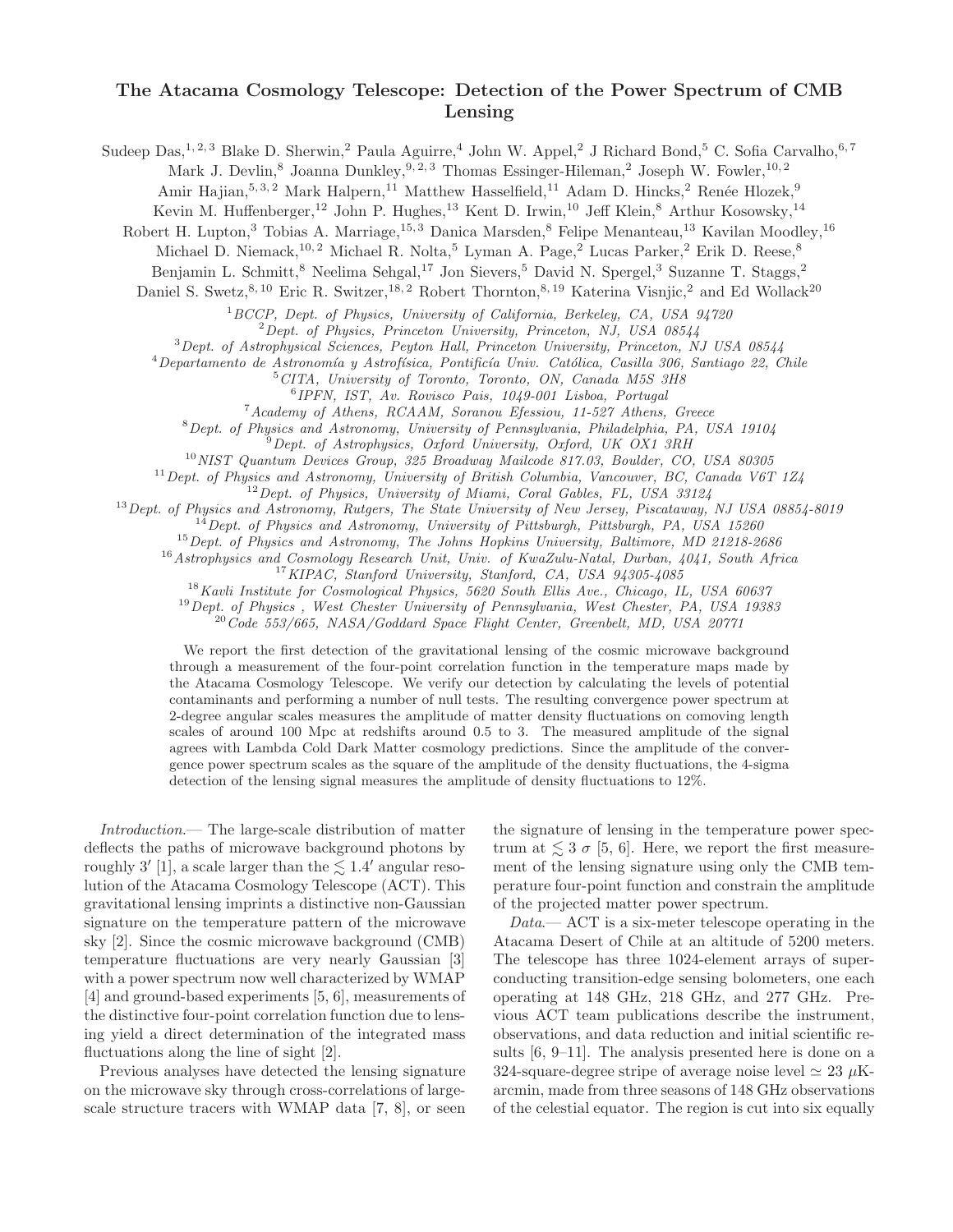sized  $(3\times18$  degree) patches on which we perform lensing reconstruction separately, and then combine the results with inverse variance weighting.

The ACT temperature maps (made as in [6]) are further processed to minimize the effects of atmospheric noise and point sources. Temperature modes below  $\ell = 500$  as well as a 'stripe' of width  $\ell = 180$  along the Fourier axis corresponding to map declination are filtered out to reduce the effects of non-white atmospheric noise and scan-synchronous noise respectively [6]. Resolved point sources with a signal-to-noise  $(S/N)$  greater than 5 are identified in a match-filtered map [11]. An ACT beam template scaled to the peak brightness of each of these sources is subtracted from the raw data. Using an algorithm inspired by the CLEAN algorithm [12], we repeat this filtering, source identification, and subtraction until there are no  $S/N> 5$  identifications. Because the 148 GHz data also contains temperature decrements from the thermal Sunyaev-Zel'dovich (SZ) effect in galaxy clusters, the entire subtraction algorithm is also run on the negative of the map. The effect of unresolved point sources is minimized by filtering out all data above  $\ell = 2300$ .

Methods.— Gravitational lensing remaps the CMB temperature fluctuations on the sky:  $T(\hat{\mathbf{n}})$  =  $\hat{T}(\hat{\mathbf{n}} + \alpha(\hat{\mathbf{n}}))$ , where  $\alpha(\hat{\mathbf{n}})$  is the deflection field and unlensed quantities are denoted by a tilde. In this paper, we compute the power spectrum of the convergence field,  $\kappa = \frac{1}{2} \nabla \cdot \boldsymbol{\alpha}$ , using an optimal quadratic estimator [13]:

$$
(2\pi)^2 \delta(\mathbf{L} - \mathbf{L}') \hat{C}_L^{\kappa\kappa} = |N^{\kappa}(\mathbf{L})|^2 \int \frac{d^2 \ell}{(2\pi)^2} \int \frac{d^2 \ell'}{(2\pi)^2} |g(\ell, \mathbf{L})|^2
$$

$$
\times \left[ T^*(\ell) \ T^*(\mathbf{L} - \ell) \ T(\ell') \ T(\mathbf{L}' - \ell') \right.
$$

$$
- \langle T^*(\ell) \ T^*(\mathbf{L} - \ell) \ T(\ell') \ T(\mathbf{L}' - \ell') \rangle_{\text{Gauss}} \right] (1)
$$

where  $\ell, \ell', L, L'$  are coordinates in Fourier space (using the flat-sky approximation),  $g$  defines filters that can be tuned to optimize signal-to-noise,  $N$  is a normalization, and the second term is the Gaussian part of the four-point function. We will refer to the second term as the "Gaussian bias", as it is a Gaussian term one subtracts from the full four-point function to obtain the non-Gaussian lensing signal. We normalize the estimator applying the standard formula in [13] using the mean cross-power spectrum estimated from season-splits of the data.

While the optimal quadratic estimator has the advantage of maximizing the signal-to-noise, an experimental measurement of its amplitude involves subtracting two large numbers (the full four-point function and the bias). Depending on the quality of data and the relevant length scales, this Gaussian four-point bias term can be up to an order of magnitude larger than the lensing convergence spectrum. As the size of the Gaussian bias term depends sensitively on the CMB temperature power spectrum, foregrounds and noise, calculating it to sufficient accuracy using the standard simulation or theory approach is very difficult, and can lead to large discrepancies. Smidt et al. [14] use this standard approach for an analysis of the WMAP data, and report a detection significance larger than expected from Fisher information theory. An alternative approach that does not require this subtraction is presented in [15].

In this paper, we use the data themselves to obtain a first approximation to the Gaussian bias part of the fourpoint function, then compute a small correction using Monte Carlo simulations. We first generate multiple randomized versions of the original data map. The Fourier modes of these randomized maps have the same amplitude as the original map, but with their phases randomized. This destroys any non-Gaussian lensing correlation between modes, yet approximately preserves the Gaussian part of the four point function we wish to model. By then averaging the Gaussian biases calculated for many realizations of randomized maps, we obtain a good estimate of the second term in Eq. (1). The small correction we subtract from our estimator (a "null bias" at high  $\ell$ due to spatially varying noise and window functions) is easily calculated from Monte-Carlo simulations. A similar approach has been suggested by [16].

Simulations.— We test our lensing reconstruction pipeline by analyzing a large number of simulated lensed and unlensed maps. The simulated maps are obtained by generating Gaussian random fields with the best fit WMAP+ACT temperature power spectrum [6, 10], which includes foreground models, on maps with the ACT pixelization. We then generate lensed maps from these unlensed maps by oversampling the unlensed map to five times finer resolution, and displacing the pixels according to Gaussian random deflection fields realized from an input theory. Finally, we convolve the maps with the ACT beam, and add simulated noise with the same statistical properties as the ACT data, seeded by season-split difference maps [6].

We apply our lensing estimator to 480 simulations of the equatorial ACT temperature map. For each simulated map we estimate the full four-point function and subtract the Gaussian and null bias terms obtained from 15 realizations of the random phase maps. With 15 realizations, the error on the bias contributes  $\sim 15\%$  to the total error bars. We thus obtain a mean reconstructed lensing power spectrum, Eq. (1), as well as the standard error on each reconstructed point of the power spectrum. The red points in Fig. 1 show the estimated mean convergence power spectrum from the lensed simulations; it can be seen that the input (theory) convergence power spectrum is reconstructed accurately by our pipeline.

Results.—

Fig. 2 shows the lensing convergence power spectrum estimated from the ACT equatorial data, using the value of the Gaussian term as well as the null bias obtained from the Monte Carlo simulations previously described.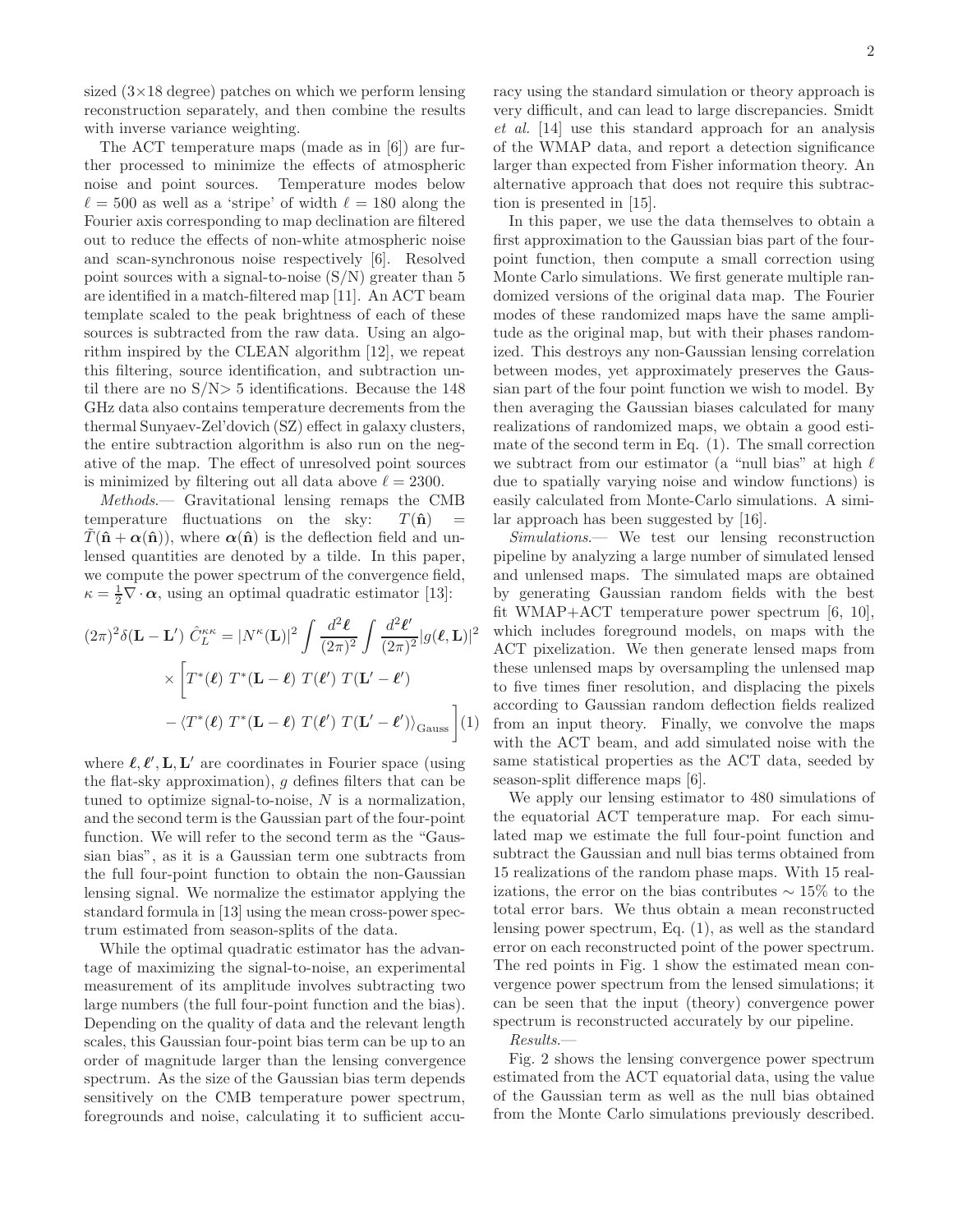

FIG. 1. Mean convergence power spectrum (red points) from 480 simulated lensed maps with noise similar to our data. The solid line is the input lensing power spectrum, taken from the best-fit WMAP+ACT cosmological model. Error bars correspond to the scatter of power spectrum values obtained from individual maps.



FIG. 2. Convergence power spectrum (red points) measured from ACT equatorial sky patches. The solid line is the power spectrum from the best-fit WMAP+ACT cosmological model with amplitude  $A_L = 1$ , which is consistent with the measured points. The error bars are from the Monte Carlo simulation results displayed in Fig. 1. The best-fit lensing power spectrum amplitude to our data is  $A_L = 1.16 \pm 0.29$ 

The error bars are obtained from the scatter of simulations shown in Fig. 1.

Here, we introduce the parameter  $A_L$  as a lensing convergence power spectrum amplitude, defined such that  $A_L = 1$  corresponds to the best-fit WMAP+ACT  $\Lambda$ CDM model (with  $\sigma_8 = 0.813$ ). The reconstructed points are consistent with the theoretical expectation for the convergence power spectrum. From our results we obtain a value of  $A_L = 1.16 \pm 0.29$ , a 4- $\sigma$  detection. If we restrict our analysis to the first three points, we find  $A_L = 0.96 \pm 0.31$ . Fitting our five points to the theory, we calculate  $\chi^2/\text{dof} = 6.4/4$ . Since the lensing kernel has a broad peak at  $z \approx 2$  and a conformal distance of  $\simeq$  5000 Mpc, our 4- $\sigma$  detection is a direct measurement

TABLE I. Reconstructed  $C_{\ell}^{\kappa\kappa}$  values.

| $\ell$ Range  | Central $\ell_b$ | $(x10^{-8})$<br>$C^{\kappa\kappa}_{\kappa}$ | $\cdot$ ( $C_b^{\kappa\kappa}$ )<br>$(x10^{-8})$ |
|---------------|------------------|---------------------------------------------|--------------------------------------------------|
| $75 - 150$    | 120              | 19.0                                        | 6.8                                              |
| $150 - 350$   | 260              | 4.7                                         | 3.2                                              |
| $350 - 550$   | 460              | 2.2                                         | 2.3                                              |
| $550 - 1050$  | 830              | 4.1                                         | $1.3\,$                                          |
| $1050 - 2050$ | 1600             | 2.9                                         | $2.2\,$                                          |



FIG. 3. Convergence power spectrum for simulated thermal and kinematic SZ maps and point source maps [17] which are a good fit to the ACT data. Note that we only show the non-Gaussian contribution, as the Gaussian part which is of similar negligible size is automatically included in the subtracted bias generated by phase randomization. The solid line is the convergence power spectrum due to lensing in the best-fit WMAP+ACT cosmological model.

of the amplitude of matter fluctuations at a comoving wavenumber  $k \sim 0.02 \text{Mpc}^{-1}$  around this redshift.

We estimate potential contamination by point sources and SZ clusters by running our reconstruction pipeline on simulated patches which contain only IR point sources or only thermal or kinetic SZ signal [17], while keeping the filters and the normalization the same as for the data run. Fig. 3 shows that the estimated spurious convergence power is at least two orders of magnitude below the predicted signal, due partially to our use of only temperature modes with  $\ell$  < 2300. We have also verified that reconstruction on simulated maps containing all foregrounds (unresolved point sources and SZ) and lensed CMB was unbiased. We found no evidence of artifacts in the reconstructed convergence power maps.

Null Tests.— We compute a mean cross-correlation power of convergence maps reconstructed from neighboring patches of the data map, which is expected to be zero as these patches should be uncorrelated. We find a  $\chi^2/\text{dof} = 5.8/4$  for a fit to zero signal (Fig. 4, upper panel).

For the second null test we construct a noise map for each sky patch by taking the difference of maps made from the first half and second half of the season's data, and run our lensing estimator. Fig. 4, lower panel, shows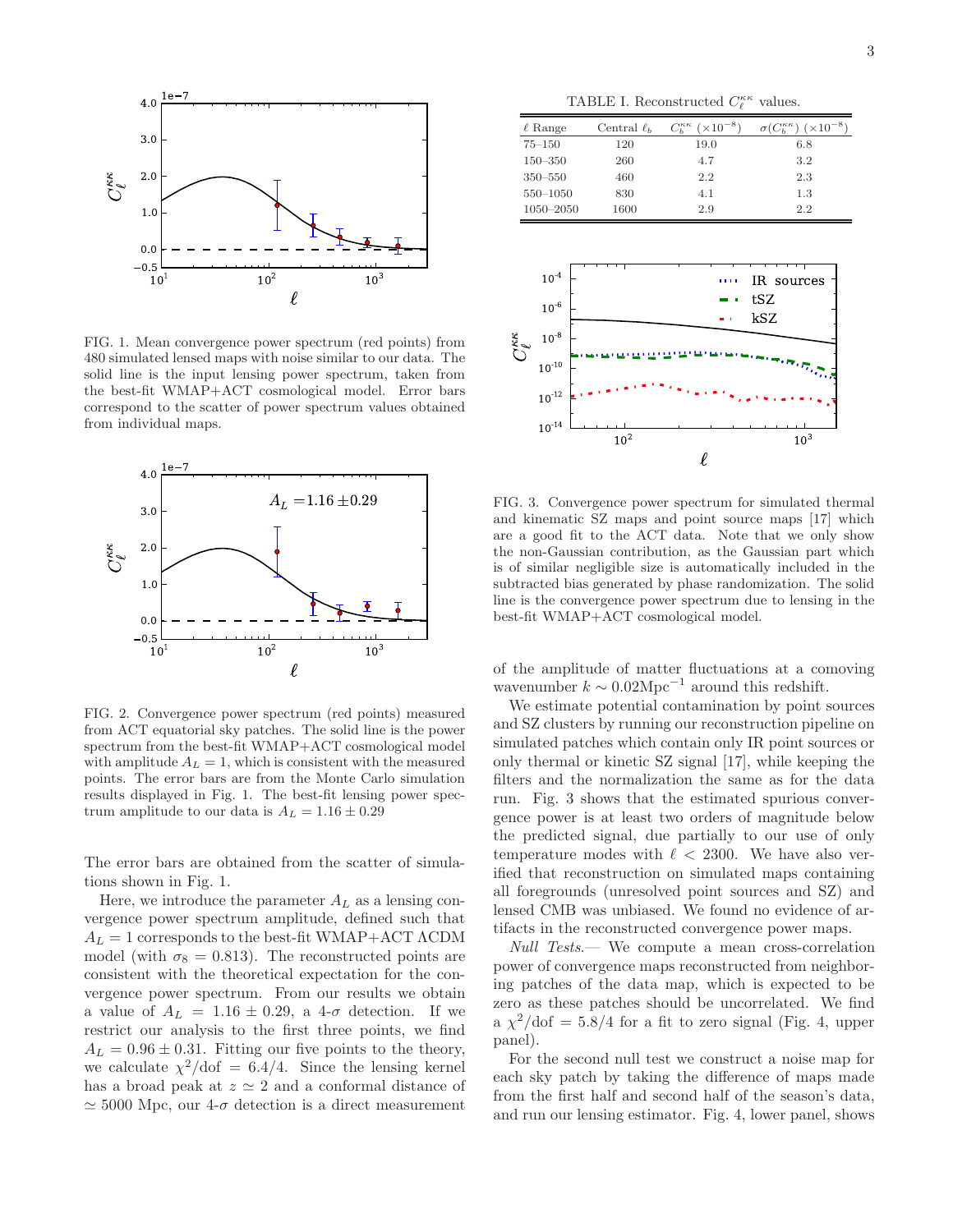

FIG. 4. Upper panel: Mean cross-correlation power spectrum of convergence fields reconstructed from different sky patches. The result is consistent with null, as expected. Lower panel: Mean convergence power spectrum of noise maps constructed from the difference of half-season patches, which is consistent with a null signal. The error bars in either case are determined from Monte Carlo simulations, and those in the lower panel are much smaller as they do not contain cosmic variance.

the mean reconstructed convergence power spectrum for these noise-only maps. Fitting to null we calculate  $\chi^2 =$ 5.7 for 4 degrees of freedom. The null test is consistent with zero, showing that the contamination of our lensing reconstruction by noise is minimal. We also tested our phase randomization scheme by randomizing the phases on a map, using it to reconstruct a convergence map, and cross correlating it with a reconstruction from the same map but with a different phase randomization; our results were consistent with null as expected.

Implications and Conclusions.— We have reported a first detection of the convergence power spectrum of the cosmic microwave background due to gravitational lensing. The inferred amplitude of the lensing signal is consistent with theoretical expectations of the basic cosmological model. A detection is also anticipated from the South Pole Telescope team. Data from the Planck satellite [18], and CMB polarization measurements with ACT-Pol, SPTPol, PolarBear and other next generation experiments [19] will yield even more accurate measurements of CMB lensing. Such measurements are also an important goal for a future polarization satellite mission [20]. This work is the first step of an exciting research program.

This work was supported by the U.S. NSF through awards AST-0408698 for the ACT project, and PHY-0355328, AST-0707731 and PIRE-0507768, as well as by Princeton Univ. and the Univ. of Pennsylvania, RCUK Fellowship(JD), NASA grant NNX08AH30G (SD, AH and TM), NSERC PGSD scholarship (ADH), NSF AST-0546035 and AST-0807790 (AK), NSF Physics Frontier Center grant PHY-0114422 (ES), KICP Fellowship (ES), SLAC no.DE-AC3-76SF00515 (NS), and the BCCP (SD). Computations were performed on the GPC supercomputer at the SciNet HPC Consortium. Funding at the PUC from FONDAP, Basal, and the Centre AIUC is acknowledged. We thank B. Berger, R. Escribano, T. Evans, D. Faber, P. Gallardo, A. Gomez, M. Gordon, D. Holtz, M. McLaren, W. Page, R. Plimpton, D. Sanchez, O. Stryzak, M. Uehara, and the Astro-Norte group for assistance with ACT observations. We thank Thibaut

[1] S. Cole and G. Efstathiou, MNRAS 239, 195 (1989); E. V. Linder, ibid. 243, 353 (1990); U. Seljak, ApJ 463, 1 (1996); F. Bernardeau, A&A 324, 15 (1997).

Louis, Oliver Zahn and Duncan Hanson, and Kendrick

- [2] M. Zaldarriaga and U. Seljak, Phys. Rev. D 59, 123507 (1999); T. Okamoto and W. Hu, ibid. 67, 083002 (2003); A. Lewis and A. Challinor, Phys. Rep. 429, 1 (2006).
- [3] E. Komatsu et al., ApJS 148, 119 (2003); D. N. Spergel et al., ibid. 170, 377 (2007); C. L. Bennett et al., ibid. 192, 17 (2011).
- D. Larson et al., ApJS 192, 16 (2011).

Smith for discussions and draft comments.

- [5] M. L. Brown et al., ApJ 705, 978 (2009); R. B. Friedman et al., ibid. 700, L187 (2009); C. L. Reichardt et al., ibid. **694**, 1200 (2009); J. L. Sievers et al., (2009), arXiv:0901.4540; M. Lueker et al., ibid. 719, 1045 (2010).
- S. Das et al., ApJ **729**, 62 (2011).
- [7] K. M. Smith, O. Zahn, and O. Doré, Phys. Rev. D  $76$ , 043510 (2007).
- [8] C. M. Hirata, S. Ho, N. Padmanabhan, U. Seljak, and N. A. Bahcall, Phys. Rev. D 78, 043520 (2008).
- [9] J. W. Fowler et al., ApJ 722, 1148 (2010); D. S. Swetz et al., (2010), arXiv:1007.0290.
- [10] J. Dunkley et al., (2010), arXiv:1009.0866.
- [11] A. Hajian *et al.*, (2010), arXiv:1009.0777; T. A.<br>Marriage *et al.*, (2010), arXiv:1007.5256; (2010). Marriage et al., (2010), arXiv:1007.5256; arXiv:1010.1065; F. Menanteau et al., ApJ 723, 1523 (2010); N. Sehgal et al., (2010), arXiv:1010.1025; N. Hand et al., (2011), arXiv:1101.1951.
- [12] J. A. Högbom, A&AS 15, 417 (1974).
- [13] W. Hu and T. Okamoto, ApJ 574, 566 (2002); M. Kesden, A. Cooray, and M. Kamionkowski, Phys. Rev. D 67, 123507 (2003).
- [14] Smidt *et al.*, ApJ  $728$ , L1+  $(2011)$ .
- [15] B. D. Sherwin and S. Das, (2010), arXiv:1011.4510.
- [16] C. Dvorkin and K. M. Smith, Phys. Rev. D 79, 043003 (2009), arXiv:0812.1566; D. Hanson, A. Challinor, G. Efstathiou, and P. Bielewicz, 83, 043005 (2011), arXiv:1008.4403 [astro-ph.CO].
- [17] N. Sehgal et al., ApJ  $709$ , 920 (2010).
- [18] L. Perotto, J. Bobin, S. Plaszczynski, J. Starck, and A. Lavabre, A&A 519, A4+ (2010).
- [19] M. D. Niemack et al., in SPIE Conference Series, Vol. 7741 (2010) arXiv:1006.5049; J. J. McMahon et al., in AIP Conference Series, Vol. 1185 (2009) pp. 511–514;